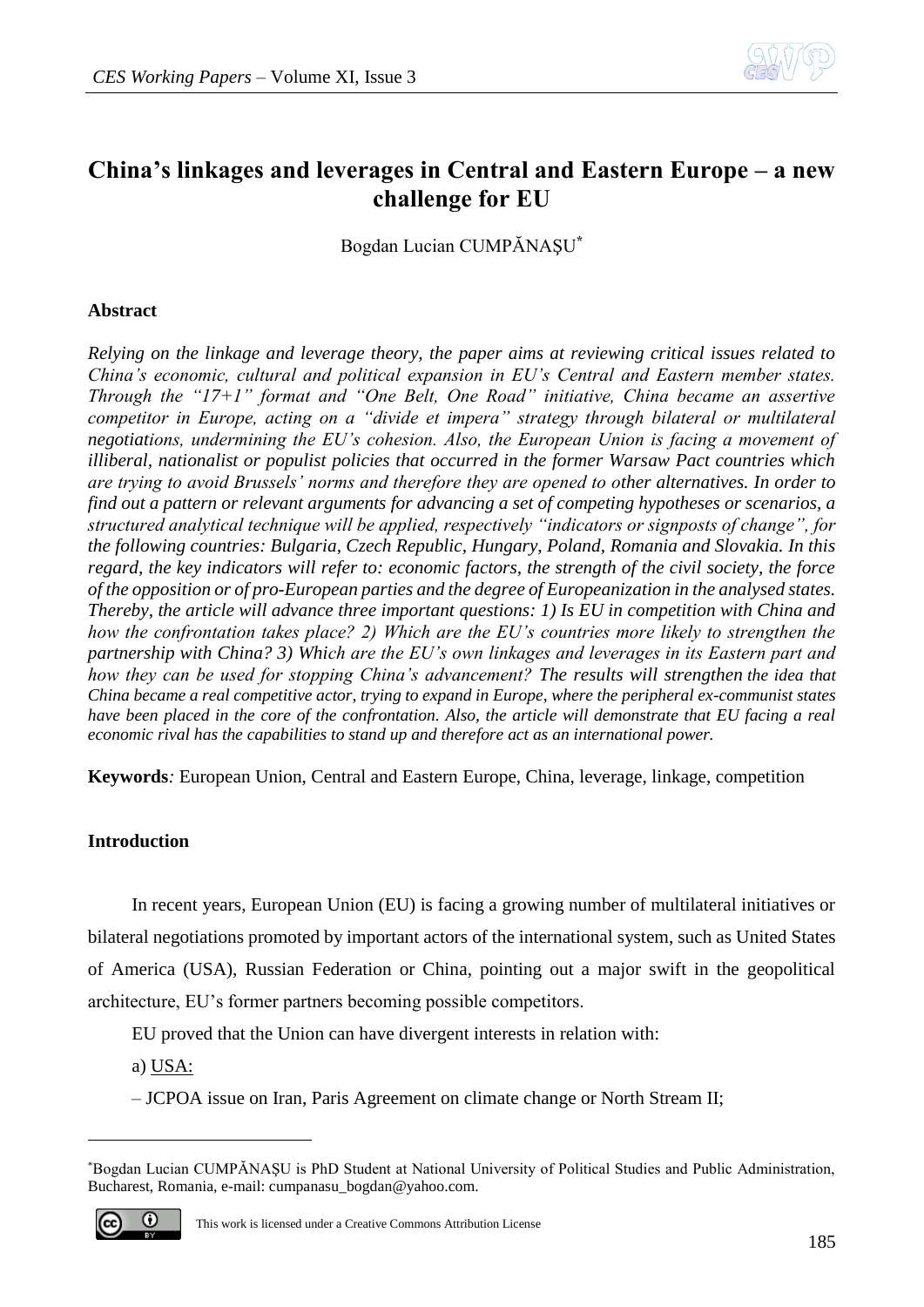– Trump's Doctrine of selective isolationism (You, 2019) and the strategic American policy of providing LNG in Europe.

These misunderstandings determined USA to search for new partners within EU by developing a multilateral format of cooperation, respectively Three Seas Initiative.

b) Russian Federation. After Moscow annexed the Crimean Peninsula, it became obvious that the EU-Russia relations have deteriorated and moved from partnership to competition and could evolve into confrontation (Pop, 2016, p.61). Russia's interference in influencing the parliamentary or presidential elections deployed in EU's member states, by financing Eurosceptic parties or spreading fake news, demonstrated Moscow's objective of dividing the Union. Also, energetic blackmail and maintaining EU's dependence of Russian gas continue to keep Brussels vulnerable.

c) China. China's increased economic and political footprint in Europe transformed the Asian state into a systemic rival or economic competitor for Europe, EU being forced to find a new approach in its relations with Beijing (Zeneli, 2019).

It is remarkable that the battle-competition is held in EU's periphery, the Eastern and Central members being a target for Brussels' rivals. In fact, these countries have a common communist past and part of them (Poland, Hungary, Czech Republic, Romania) are slipping in illiberal and nationalist republics, criticizing EU and European norms, looking for easy or immediately alternatives, without measuring the long-way risk. It turns that the post-communist countries are transforming into an EU's Achille's tendon and as a gate for China's expansionist interests. Along with economic investments, Beijing is promoting an alternative model of governance and a less transparent use of finance, more attractive for some EU's leaders that are currently attacking Brussels' bureaucracy.

Therefore, the article aims at reviewing critical issues related to China's economic, cultural and political expansion in EU's Central and Eastern member states and their vulnerabilities to Beijing's initiatives. In order to combat China's assertive policies, one of the focuses will be on EU's own linkages and leverages that can be used for protecting and strengthening Brussels' cohesion and international power.

#### **1. Theoretical framework**

China's increasing influence in world is related to its pragmatic approach, which "*has elicited strong animosity from western countries"* (Maru, 2013) due to the fact that Beijing's attractiveness resorts in disrespecting international norms and standards of transparency (Maru, 2013). Therefore, China capitalizes on the corruption existing in states which seek for easy and nontransparent solutions to their own economic and infrastructural deficiencies.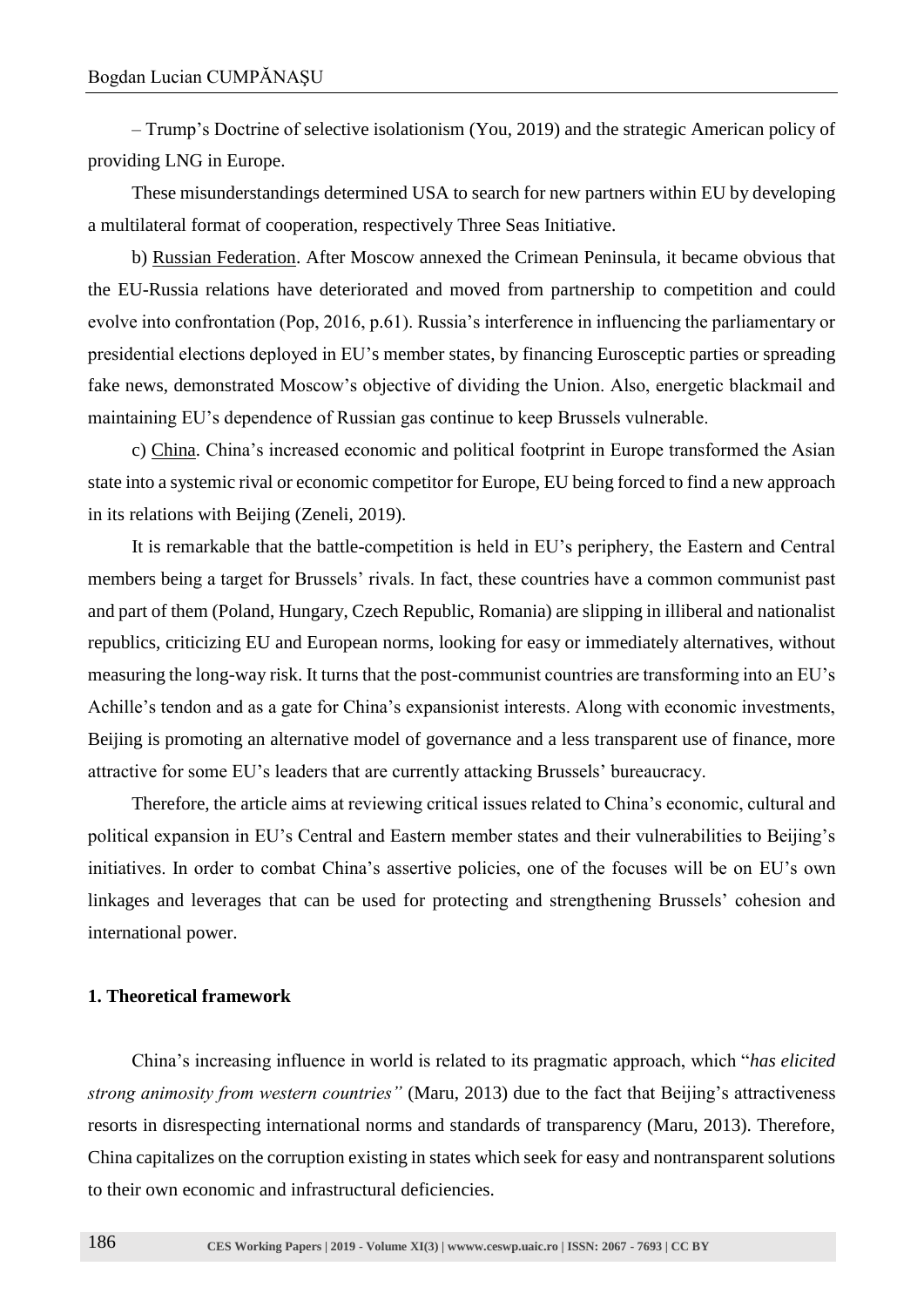In this regard, a hypothesis is launched: more democratization and Europeanization entails a less influent Beijing. Simultaneously, if the EU's linkages and leverages become stronger, then China's power decreases.

Levitsky and Way's linkage and leverage theory (LLT) is an useful theoretical tool for analyzing the dynamics of China's relations with the post-communist EU countries and separately, Beijing – Brussels statute.

LLT emphasizes the degree of democratization in the analyzed countries through the international influence, pointing out that "*governments in weak states with small, aid-dependent economies are more vulnerable to external pressure than those of larger countries with substantial military and/or economic power" (Levitsky and Way, 2010, pp. 39-41).* "*Leverage thus refers not to the exercise of external pressure, per se, but rather to a country's vulnerability to such pressure" (Levitsky and Way, 2010, p.40).*

According to the LLT, linkages represent a multitude of ties in different sectors (political, economic, social, diplomatic and organizational) and trans-boundary flows of capital goods, services, people and information.

Levitsky and Way refer to the geographic proximity as an important linkage, by favouring interdependence among countries, but also identify 6 dimensions of linkages:

*"– economic linkage (flows of trade, investment and credit);*

*– intergovernmental linkage (bilateral diplomatic and military ties as well as participation in alliances and treaties);*

*– technocratic linkage (a country's elite that is educated abroad or has professional ties with universities or institutions from other state);*

- *social linkage (tourism, immigration, refugee flows);*
- *– information linkage;*
- *– civil society linkage" (Levitsky and Way, 2010, p.44).*

However, LLT has its own limits, confining to a set of quantifiable factors that underline if political regimes democratise or not (Hughes and Sasse, 2016, p. 314), without taking in account other relevant international actors, besides the West. In this article, linkages and leverages will be extended referring to EU-China relations from the perspective of their influence in CEE and determining which LL are stronger: promotion of democratic norms and values or pragmatic economic ties.

At the same time, China's expansion in Central and Eastern Europe (CEE) behaves as a snowballing effect. Beijing's expectations are relying on their successful initiatives in one or more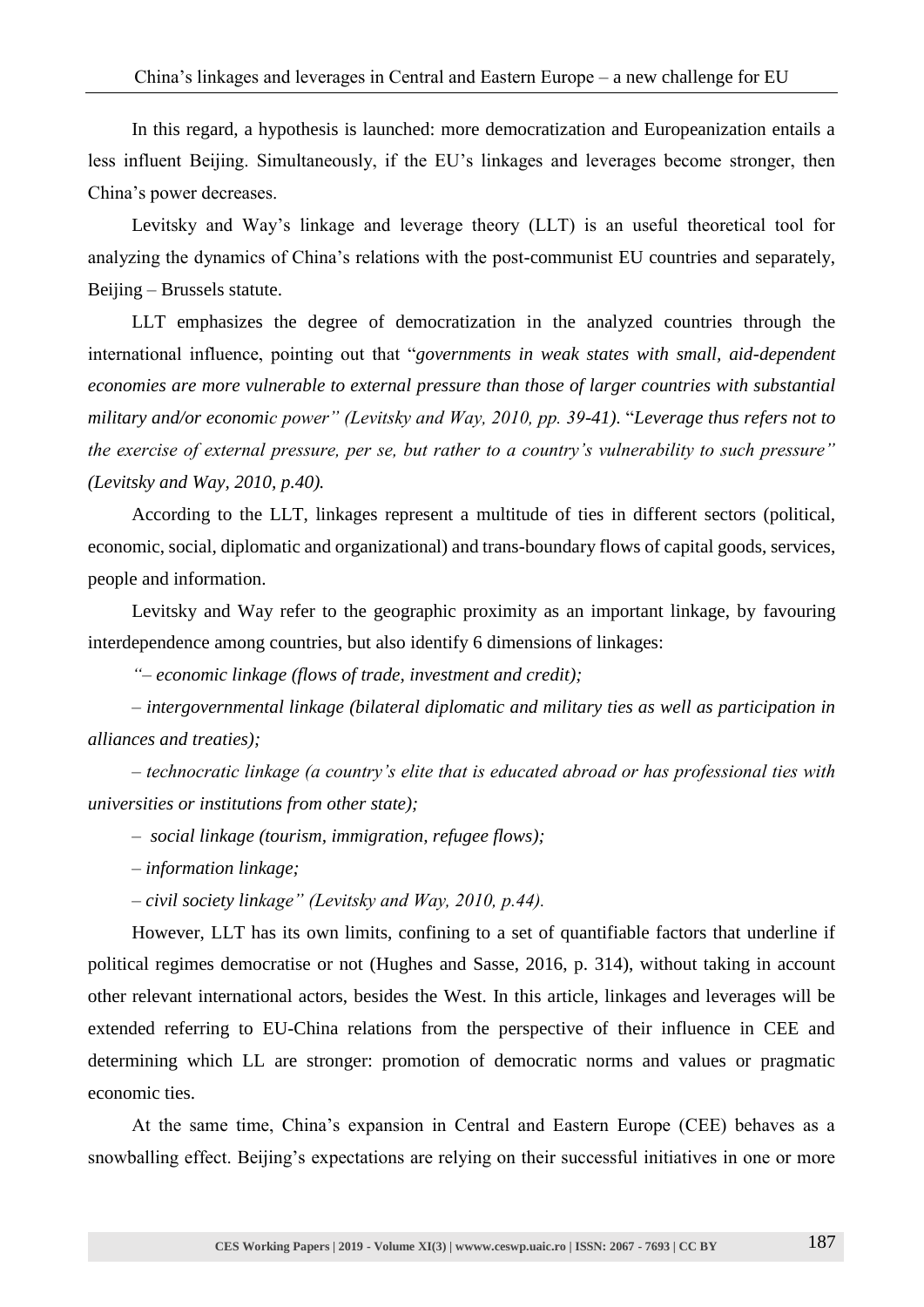post-communist European states that will be capable of triggering a comparable favourable situation almost simultaneously in a different country (Huntigton, 1991, p. 33).

#### **2. EU's linkages and leverages in Central Eastern Europe (CEE)**

### *2.1. CEE states in transition – EU as a model of governance*

After the fall of Iron Curtain and the removal of the oppressive communist regimes, the former Warsaw Pact members have voluntarily embraced the democratic values, EU being perceived as a model of governance. Hence, the new strategic goal for the post-communist countries had become EU's adherence, for which CEE states were willing to reform and democratize. Therewith, EU political model is represented by democratization and the effects of Europeanization can be applied successfully only on a democratized society (Cumpanasu, 2018, p.188).

Immediately after the collapse of communism, Western linkages rapidly developed in CEE countries by opening trade. Also, the former communist countries experienced a major flow of Occidental investors, media, NGOs, subsidiaries of multinational companies or universities (*Levitsky and Way, 2010, p. 87). "Moreover, linkage, geographic proximity, and security concerns motivated an unprecedented degree of Western intervention in the domestic politics and policies of Eastern European states" (Levitsky and Way, 2010, p. 88)*.

In this regard, EU represented a fusion of linkages and leverages which permitted democratic conditionality in CEE states consistently and thoroughly, within this context the integration process meant that the reform in post-communist countries would engage in all sectors of public activity and interest *(Levitsky and Way, 2010, p. 88)*.

EU promotion of democracy in CEE countries relied on two factors: convergence and conditionality. Before EU accession, convergence, defined as *"a system conformity produced by the spread and acceptance of democratic norms" (Kubicek, 2003, p.12)*, was a powerful tool in the postcommunist countries. CEE states were discovering once again the common cultural legacy with Western Europe, part of the new elites were educated beyond the Iron Curtain or were Europhiles, the euro-vibrant civil society became to gain a more important role in the state's foreign and internal policies, while a successful economy meant open trade with EU.

In addition, conditionality expresses literary persuasion in adopting a given policy, by offering *carrots* and *sticks*. EU is not the only actor which uses these tool, other actors are doing as well, but is important to determine "*whether and under what conditions can conditionality actually work*?" *(Kubicek, 2003, p.17)*.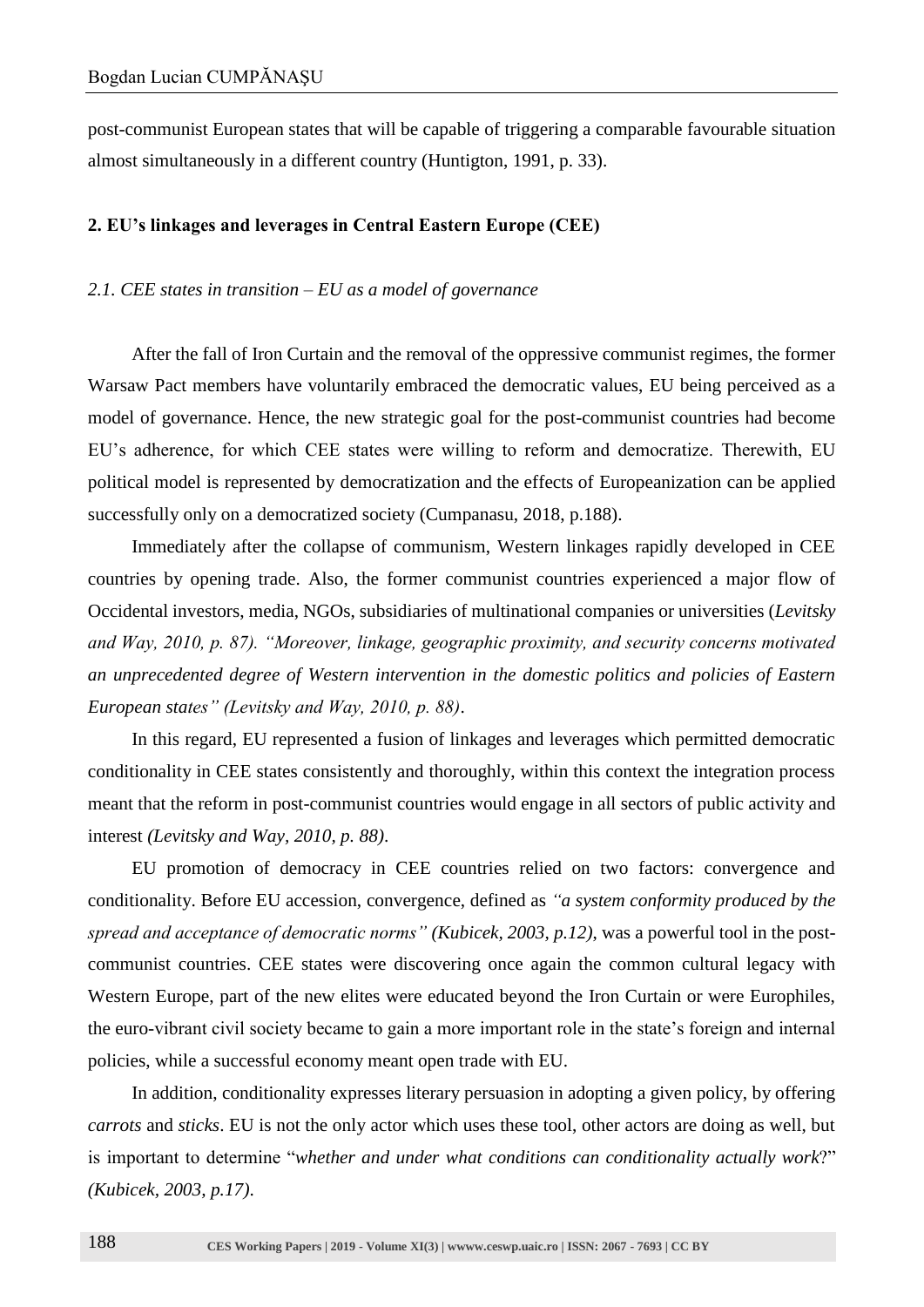#### *2.2. CEE in EU – From Europeanization to illiberalism*

Kubicek points out 4 important factors of conditionality: "*sizable carrots"* (powerful incentives offered by external actors), "*real sticks"* (the external actor is able to offer strong incentives), "*lack of alternatives"* (states are dependent by one or a limited amount of international actors) and "*transnational networks"* (Kubicek, 2003, p. 20)*.*

After the former communist countries managed to obtain EU's membership, the most important carrot was consumed. Furthermore, EU's real stick, the trigger of Article 7 of the Lisbon Treaty, a mechanism intended for deterring member states from shifting off democratic path and European norms and values (Martin, 2018) and considered as a nuclear solution, has proved inefficient.

Poland, Hungary and recently Romania demonstrated that were capable of reversing almost two decades of constant Europeanization, towards a less democratic political turn. Characterized by an oligarchic leading class, with access both to national resources and European funds as well, the illiberal political movements that occurred in the Eastern members of EU challenge the rule of law by: interfering in judicial system, limiting or harming civil society and freedoms, controlling media and even crushing protest movements (Romania-Insider, 2018).

EU's major security threats, such as illegal immigration from MENA, economic crisis, major terrorist attacks in Western Europe and an aggressive Russia in East weakened the Union and favored populist and anti-European political movements to gain power.

Also, a dynamic multilateral world brought new powerful actors in Europe, and therefore the post-communist states faced new alternatives. The model of authoritarian governance, implemented with success in East (Russian Federation, China and Turkey) is tenting for the countries where EU's linkages and leverages become weaker.

Therefore, EU realized the importance of its own cohesion, and in the context of the Romanian Presidency of the Council of the European Union, the Sibiu Declaration, released after the Informal Summit of Heads of State or Government of the EU, pointed out a major swift in Europe's strategic goals, respectively strengthening EU's unity. Hence, the message urge for: "*defending one Europe* **–** *from East to West, from North to South* because in the past *millions of people fought for their freedom and for unity and brought down the Iron Curtain, which had divided Europe for decades*; *looking for join solutions; staying united, through thick and thin*" (Council of the European Union, 2019).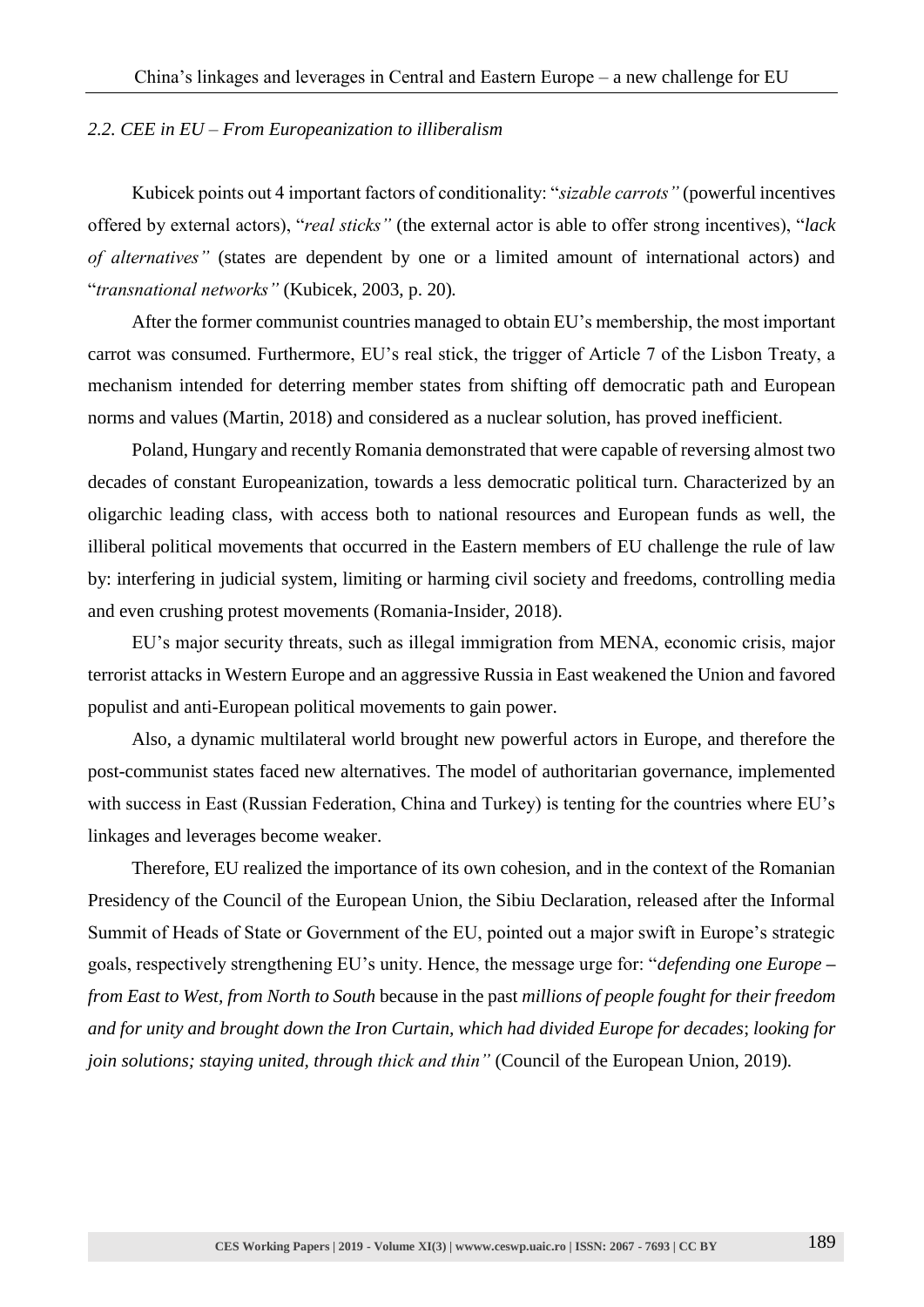#### **3. China's interests in CEE – a new competitor for EU**

China's involvement in CEE has raised concerns in Brussels, Beijing's divisive strategy revealed its preference for a fragmented Europe (Pepe, 2017, p. 1). This behavior, completed by an increased political and economic mark in Europe changed EU's approach, China being considered, simultaneously:

*– "a cooperation partner with whom the EU has closely aligned objectives"* (European Commission, 2019, p. 1)*;*

*– "a negotiating partner with whom the EU needs to find a balance of interests"* (European Commission, 2019, p. 1)*;*

*– "an economic competitor in the pursuit of technological leadership"* (European Commission, 2019, p.1)*;*

*– "a systemic rival promoting alternative models of governance"* (European Commission, 2019, p.1)*.*

Therefore, Brussels describes Beijing for the first time as a systematic rival and the trend is to transform China from a strategic partner to a negotiating one. The relations between the two actors are sensible, due to the fact that "*China is the second largest trade partner for the EU, constituting 20 percent of European imports and almost 10 percent of its exports"* (Zeneli, 2017)*.*

China's advance in CEE is characterized by Beijing's different strategic view on Europe, by splitting into "*two distinct zones consisting of the West and the East, based on variances in economic wealth and technological advancement"* (Zeneli, 2016). In this regard, CEE countries are perceived as an opportunity for China to "*leverage its growing economic and political influence with the EU as a whole"* (Zeneli, 2016)*.*

China – CEE cooperation underlines a Beijing's *divide et impera* strategy, by negotiating bilaterally or multilaterally with the post-communist countries, in order to "*acquire national technological and industrial assets while bypassing EU regulations"* (Pepe, 2017, p. 3)*.*

In the same time, together with economic and financial benefits, CEE states are interested to engage a strong relation with China from a strategic point of view, by transforming Beijing as a counterbalance to EU and Russia influence in the zone. Practically, CEE countries that usually promote their individual interest, have now an alternative that strengthens negotiation power in relations with EU and get a solution to Russia's blackmail in energy sector. Moreover, intensifying ties and linkages with China, EU leverages are weakened and EU common objectives are affected.

"17+1" format, part of the Belt and Road Initiative (BRI) promotes cooperation in trade, investment and transportation. BRI has also a geopolitical goal, China intends to become the world economic leader through an integrated transcontinental economic and commercial structure, under Chinese control.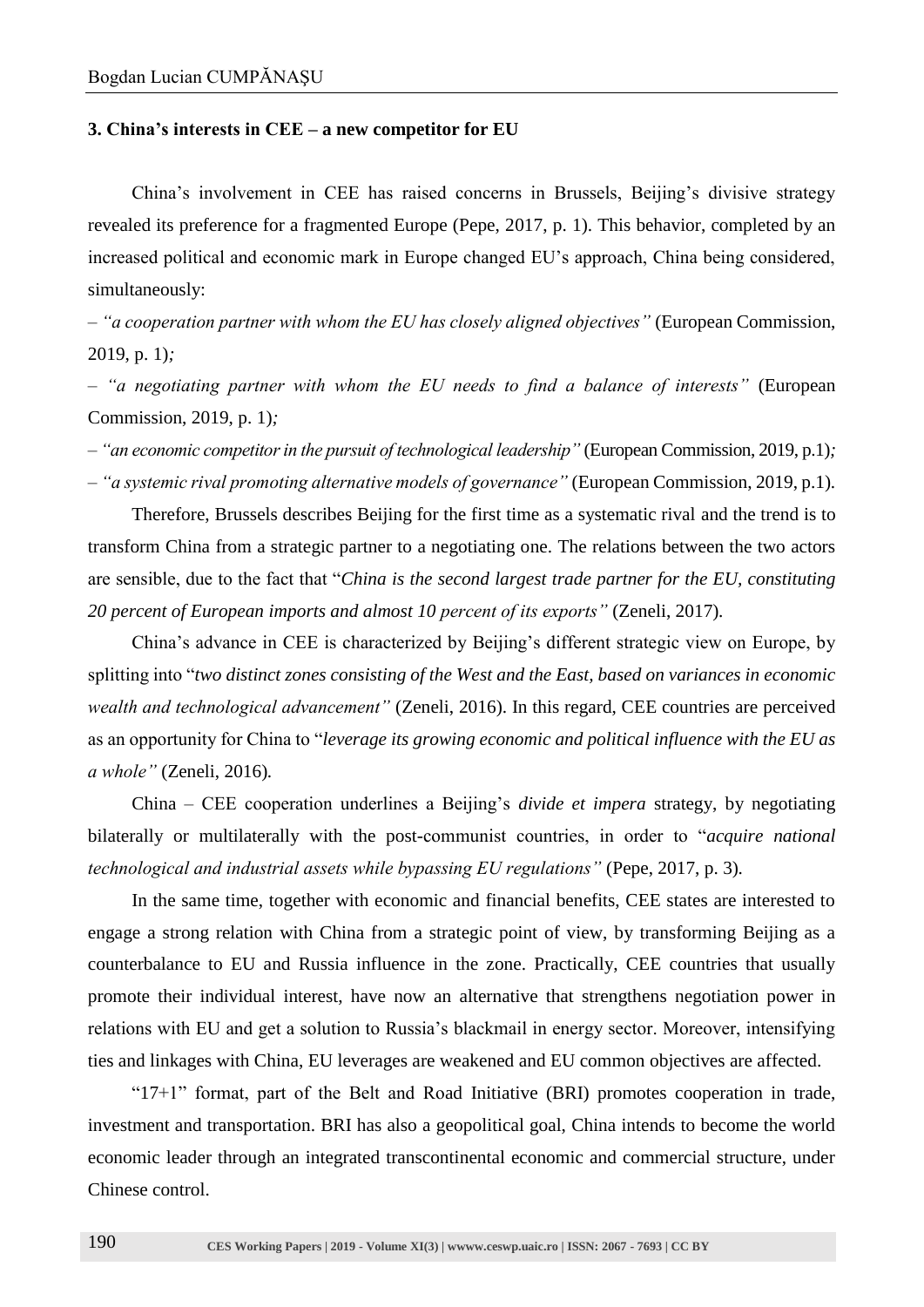Even though on the short period Chinese investments are attractive, examples of heavily indebted BRI countries to Beijing should concern CEE states. Practically, China is accused of *"leveraging its economic capacity to take control of strategically important infrastructure assets*" (Chan, 2019) and Beijing influence in CEE could use trade, infrastructure and investments to extend its influence on security and politics aspects.

#### *EU measures for combating Chinese expansion in CEE*

In the same time, EU perceived China as a competitor and Brussels is acting both internally and externally to limit Chinese influence, by:

– Challenging Beijing in Asia. In September 2018, Brussels launched EU strategy on Connecting Europe and Asia, "*with concrete policy proposals and initiatives, including interoperable transport, energy and digital networks"* (European Commission, 2018, p.1)*.* The EU initiative can be perceived as balancing Chinese BRI, but based on European norms and principles.

– Forcing China to respect international rules. In order to protect its internal competitive market, EU is taking anti-dumping measures, the last European Commission investigations (2017) concluded that the Chinese government interferes with the industry sector, by offering significant state support to the producers (European Commission, 2017).

Therefore, in the EU-China: A Strategic Outlook document, Brussels expresses its will for a balanced relationship with Beijing, based on fair competition and market access by convincing China to make reforms in industrial sector (European Commission, 2019).

– Signing Economic Partnership Agreements with China's rivals. The EU – Japan Economic Partnership Agreement, signed in February 2019, created the largest open trade zone in the world which follows "*to increase the economic growth between the EU and Japan and removes the trade barriers"* (Chamber of Commerce and Industry of Romania, 2019, p. 2)*.* Japan became a partner for EU due to a common support for democratic values and a global trade that respects international norms (Chamber of Commerce and Industry of Romania, 2019).

In conclusion, EU has the instruments to compete with China as a result of being a world commercial power, with a smart trade strategy. Despite numerous challenges, EU search for cohesion and unity and is important to determine the factors that could affect the Union, internally. EU remains committed to democratic norms and values, which continues to represent a powerful linkage within member states. Nonetheless, the selfish and irresponsible attitude of CEE countries could represent an Achile's tendon.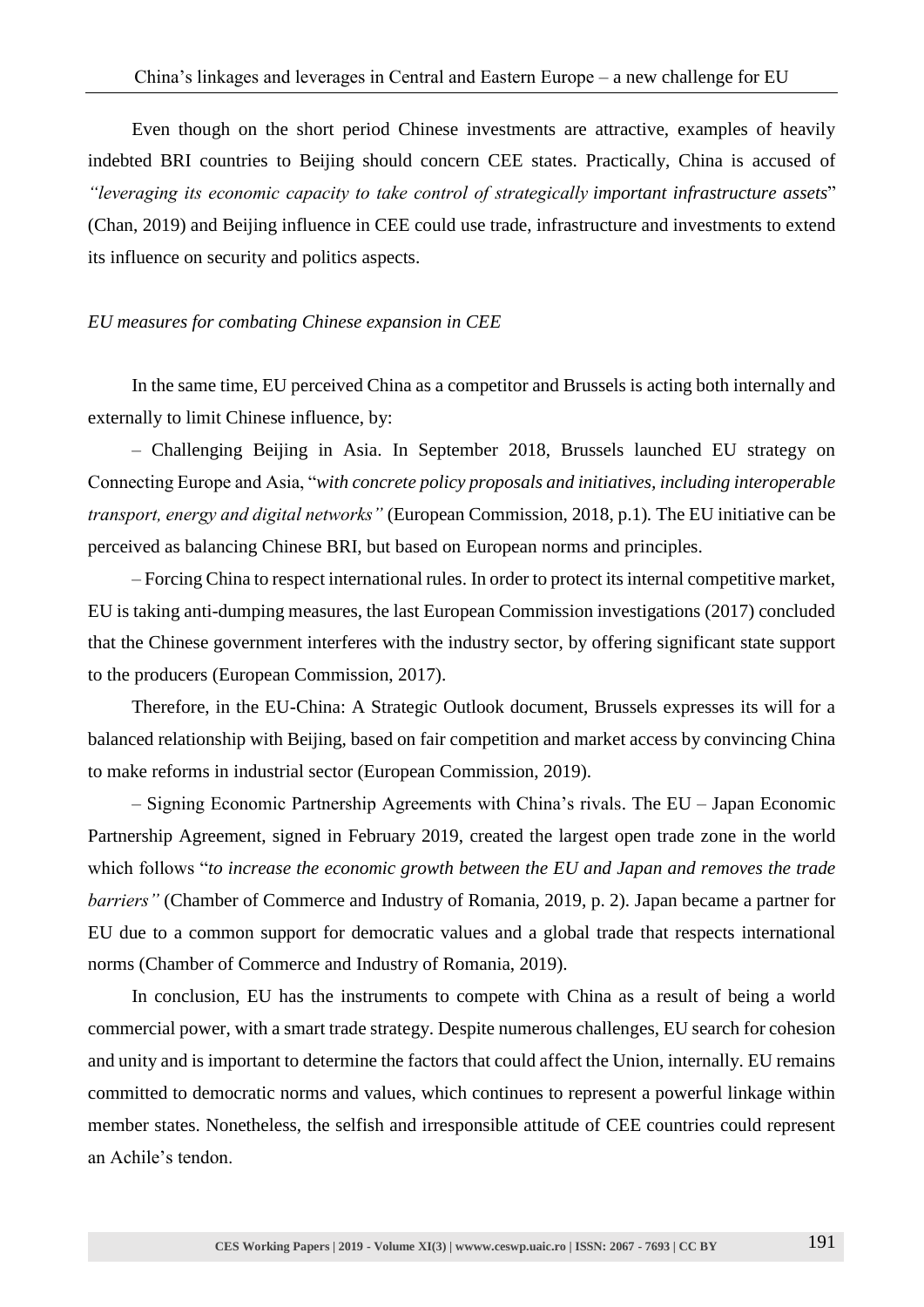#### **3. EU's countries more likely to strengthen the partnership with China**

In this chapter, the statistical data analysis will demonstrate the hypothesis mentioned before: more democratization and Europeanization entails a less influent Beijing.

The indicators that were taken in consideration are related to:

a) linkages and leverages theory, such as economic linkages (Chinese direct investments in EU) and technocratic (the number of Confucius cultural institutes in the analyzed countries);

Data referring to intergovernmental linkage are difficult to explain, due to NATO's membership of CEE states and the inexistence of major shifts in this regard (as happened with the military relations between Russian Federation and Turkey, which represent a real risk to NATO).

Because China's soft power in Europe is projected especially through the cultural linkage, the Confucius institutes representing an important indicator, a real channel for Beijing to export its messages and an efficient tool to cultivate sinophiles.

b) values that define a country as a real democracy or an autocratic one (such as governance accountability, quality of democracy and freedom status), with a liberal or illiberal economy.

The applicability is detailed below (Table 1).

c) internal vulnerability of a country revealed through governance executive capacity. An inefficient or vulnerable state is more likely to make concessions in comparison with a strong actor, in order to gain easy and nontransparent financial support, which eventually could lead the country to a dangerous and instable path.

In this regard, Table 1 contains data related to the following indicators:

– Economic policies performance (values regarding labor markets, taxes, budgets, research and innovation or global financial system);

– Quality of democracy (electoral process, access to information, civil rights and political liberties, rule of law);

– Governance executive capacity (strategic capacity, inter-ministerial coordination, evidencebased instruments, societal consultation, policy communication, implementation, adaptability);

– Governance executive accountability (citizens' participatory competence, legislative actors' resources, media, parties and interest association);

– Freedom status (freedom rating, political rights, civil liberties).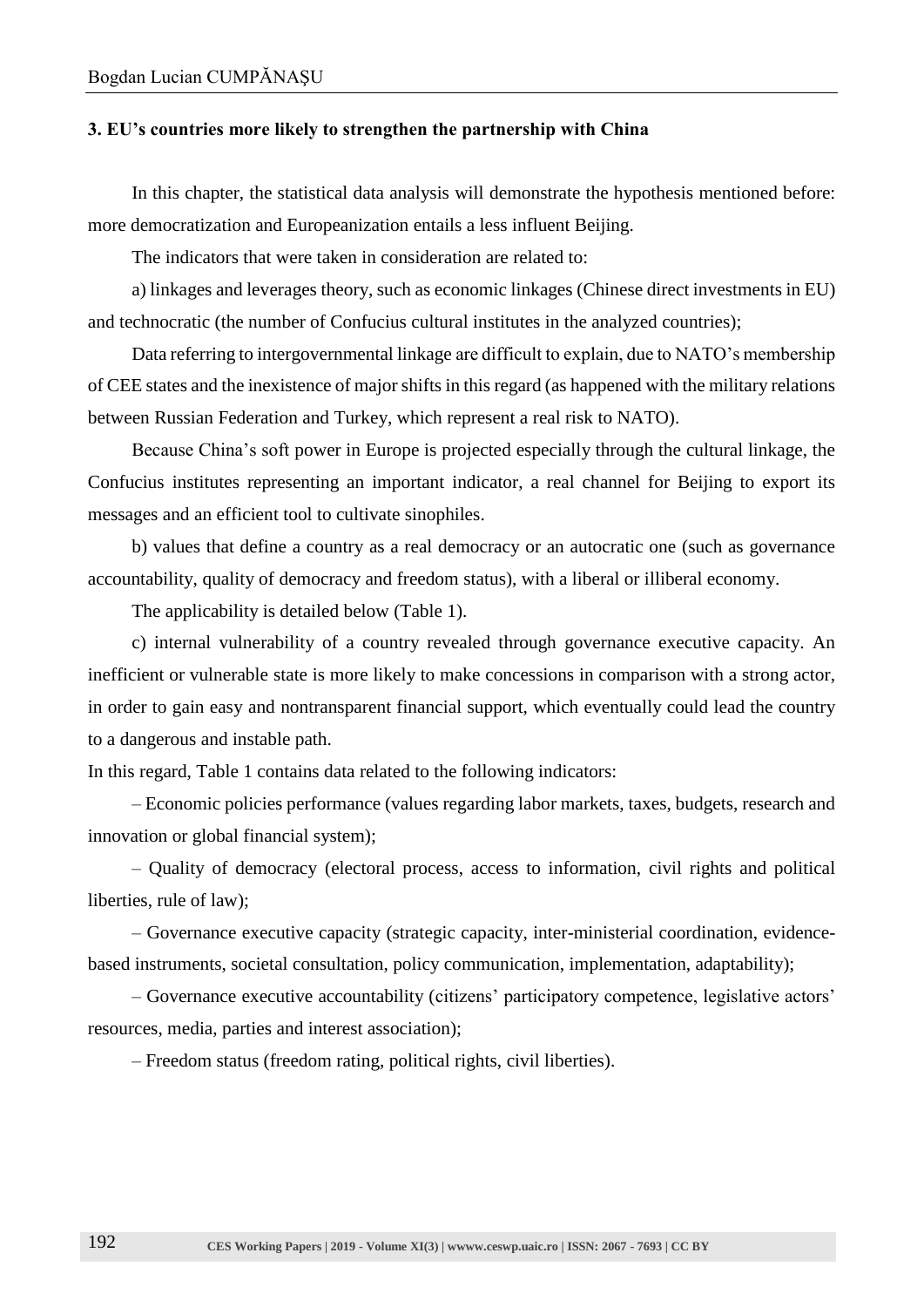| Indicators                              | Bulgaria | Czech<br>Republic | Hungary |        | Poland Slovakia Romania |        |
|-----------------------------------------|----------|-------------------|---------|--------|-------------------------|--------|
| Economic policies performance           | 5,6      | 6,6               | 5,1     | 5,9    | 5.5                     | 4,9    |
| Quality of democracy                    | 5,7      | 7,3               | 3,5     | 5,3    | 6,8                     | 5,1    |
| Governance – executive capacity         | 4,8      | 5,4               | 5,0     | 5,2    | 5,0                     | 4,3    |
| Governance $-$ executive accountability | 5,6      | 6.6               | 4.8     | 5.4    | 5.4                     | 5,0    |
| Freedom status                          | 80/100   | 91/100            | 70/100  | 84/100 | 81/100                  | 88/100 |

**Table 1. Quality of governance in Central and Eastern European countries**

Source: Sustainable Governance Indicators Survey (2018) and United Nations Development Programme (2019)

In Figures 1 and 2 data about the Chinese Direct Investments transactions in CEE countries are included, between 2000 and 2017 and the number of Confucius Institutes.

**Figure 1. Economic linkages: Chinese Direct Investments transactions in the EU by country, 2000-2017, EUR billion**



Source: Hanemann and Huotari (2018)



**Figure 2. Cultural linkages: China's Confucius Institutes in CEE - 2018**

Source: Statista, 2019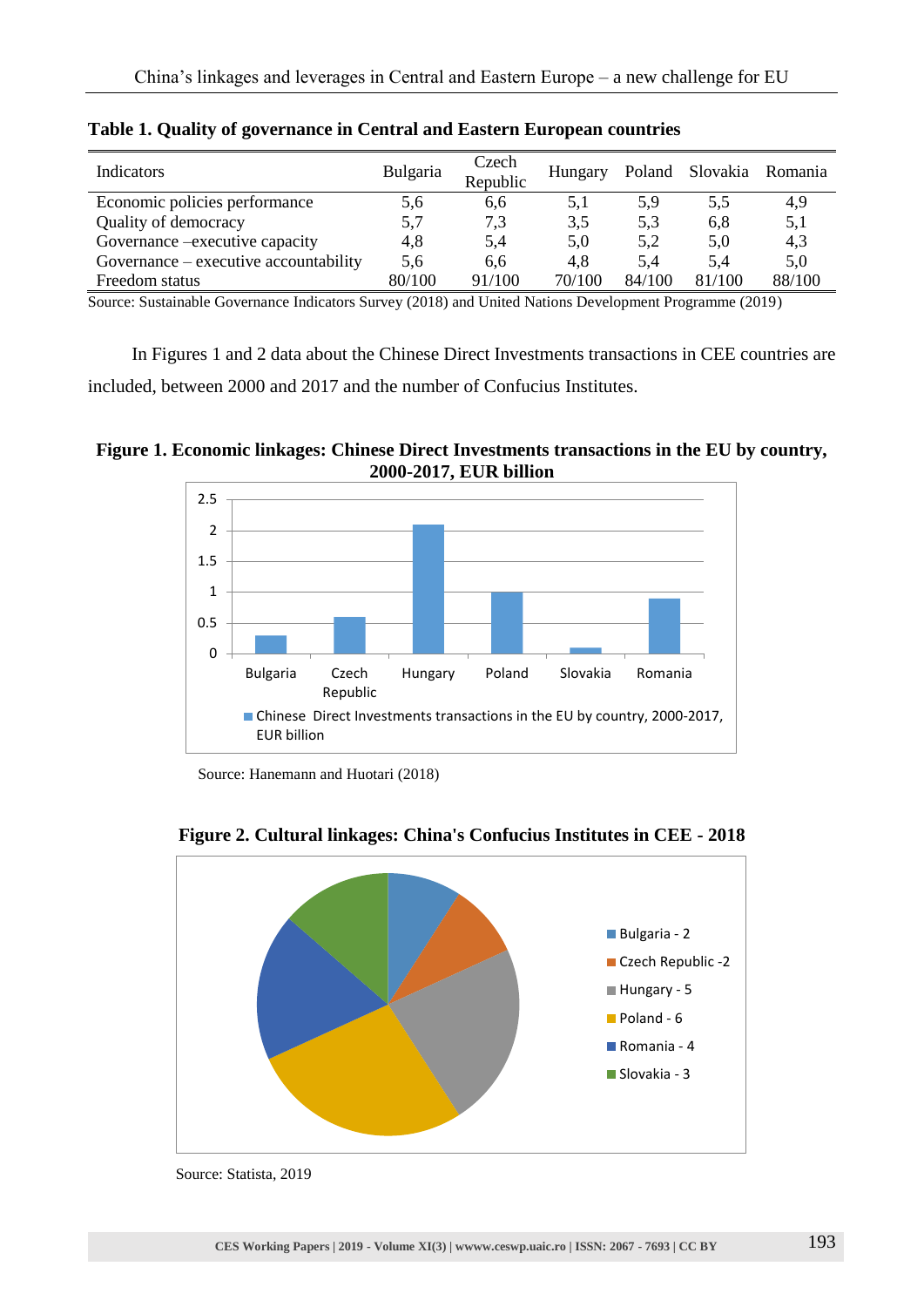The data from Table 1 is interlinked with the one in Figure 1 and Figure 2, and one conclusion is obvious: countries like Hungary and Poland, with the lowest indicators benefited of substantial Chinese investments. An explanation could be related to the fact that China's inexistent pressure against bribery or on the use of money makes it an attractive loaner for corrupt and illiberal countries. Also, Beijing could become an alternative for these countries if EU would impose conditionalities for accessing the communitarian funds by respecting the rule of law.

In case of Romania, the high Chinese investments could be the result of the generalized corruption and historical good ties with Beijing in the communist period, when Romanian experts in different fields were sent in China. Nowadays, some of them, educated as sinophiles in the communist period are occupying important governmental positions in Bucharest (G4media, 2019) and are trying to favor and promote Chinese interests in Romania.

The pragmatic economic approach of Czech Republic can explain the high Chinese investments. Also, misunderstanding with EU on the sanctions against Russian Federation intensified ties between Prague and other major actors, including China.

Being one of the most corrupt countries in EU, Bulgaria is vulnerable to Beijing's initiatives and as a forecast this state could become the new gate of China in Europe.

Slovakia, the country with the lowest funds from Beijing and consequently the best indicators is an example that China will not invest in strong and stable states where the rule of law is respected.

Related to the Confucius Institutes, the great values for Poland (6) and Romania (4) could be explained the geographical factors, the two countries being the biggest in the Central and Eastern Europe and also have a major strategic relevance for Beijing.

The anomaly is registered for Hungary (5), which demonstrates that Orban's regime is an important partner for Beijing. Therefore, data confirmed that the countries where China's indicators had the biggest rating (HU, PL, RO) are in fact the same states with the lowest values of economic policies performance (HU, RO), quality of democracy (HU, RO, PL), governance executive capacity (RO, HU), governance executive accountability (HU, RO, PL) and freedom status (HU).

In conclusion, the countries more likely to strengthen the partnership with China are influenced by the level of democratization and Europeanization; more critics are addressed to EU, more bridges are constructed with Beijing. Nonetheless, against two of these countries, Hungary and Poland, EU triggered Article 7. The case of Hungary is special due to the fact that this state represents the EU's weak link and is the most vulnerable to China's expansion in CEE. Also, Budapest has remarked by repeatedly contesting Brussels and governmentally promoting an illiberal movement.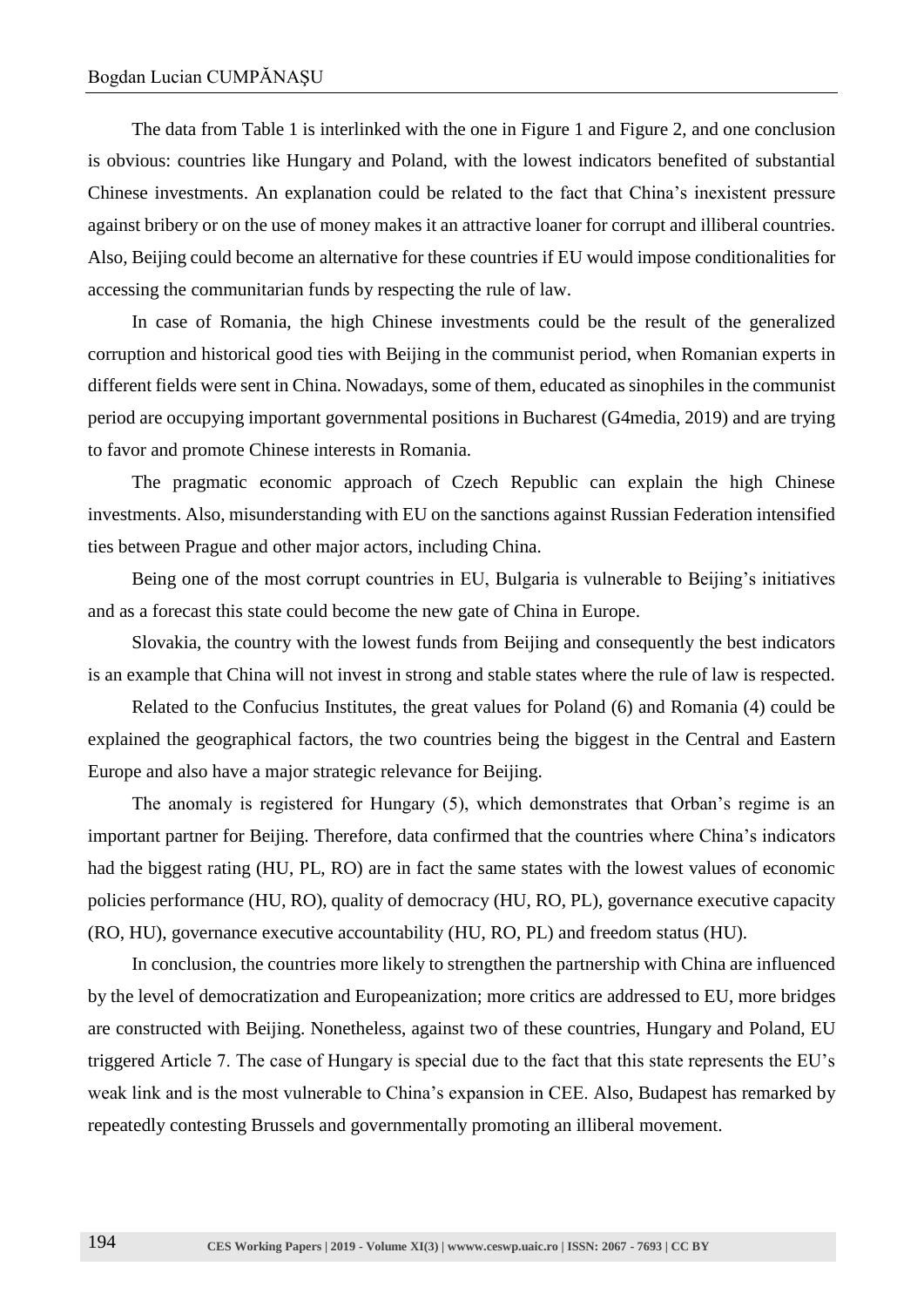## **Conclusion**

EU's commercial power offered Brussels a great opportunity to act as a competitive global actor, especially in the economic field. EU's approach as a promoter of fair, transparent and innovative business, with respect for democratic norms and values represented a real soft power instrument and attracted powerful like-minded actors, such as Japan, Canada and even Mercosur region. Therefore, EU successfully managed to capitalize on its assets by expanding its competitive market in the world.

Brussels' new paradigm was integrated in 2016, in the EU's Foreign and Security Policy Global Strategy, by envisaging that:

*– "EU will promote a rules-based global order with multilateralism as its key principle and the United Nations at its core"* (European Union External Action, 2016, p. 8)*;*

*– "EU will engage with others"* (European Union External Action, 2016, p. 8)*;*

*– "EU will be a responsible global stakeholder (...) we will work with core partners, likeminded countries and regional groupings. We will deepen our partnership with civil society and the private sector as key players in a networked world"* (European Union External Action, 2016, p. 8)*.*

This attitude also brought powerful competitors for Brussels which clearly demonstrated that they follow to limit EU's power and to access EU's know-how in different domains. The easiest way to stop EU's great economic power was to affect its own cohesion and unity and therefore, the CEE countries became a target. Characterised by a post-communist transition, corruption, populism and being more vulnerable to external factors than the Western states, but in the same time part of EU's market and administrative structures, CEE countries are attractive to Brussels' competitors.

Lately, EU demonstrated that the Union became mature and realised the threats which challenge Brussels' power in a more competitive and aggressive international stage. Therefore, the efforts for democratising the CEE countries need to continue and a more Europeanization, interdependent and interconnected Europe could defeat the populist movements and illiberal policies. EU still has sufficient *carrots* both for its members and also for the vicinity, but is important how to use and advertise them.

In conclusion, CEE countries cannot strive in a competitive world without EU, CEE countries still need reforms and also CEE countries should realise their great importance and potential by using them in favour of the Union, strengthening and not weakening Brussels'.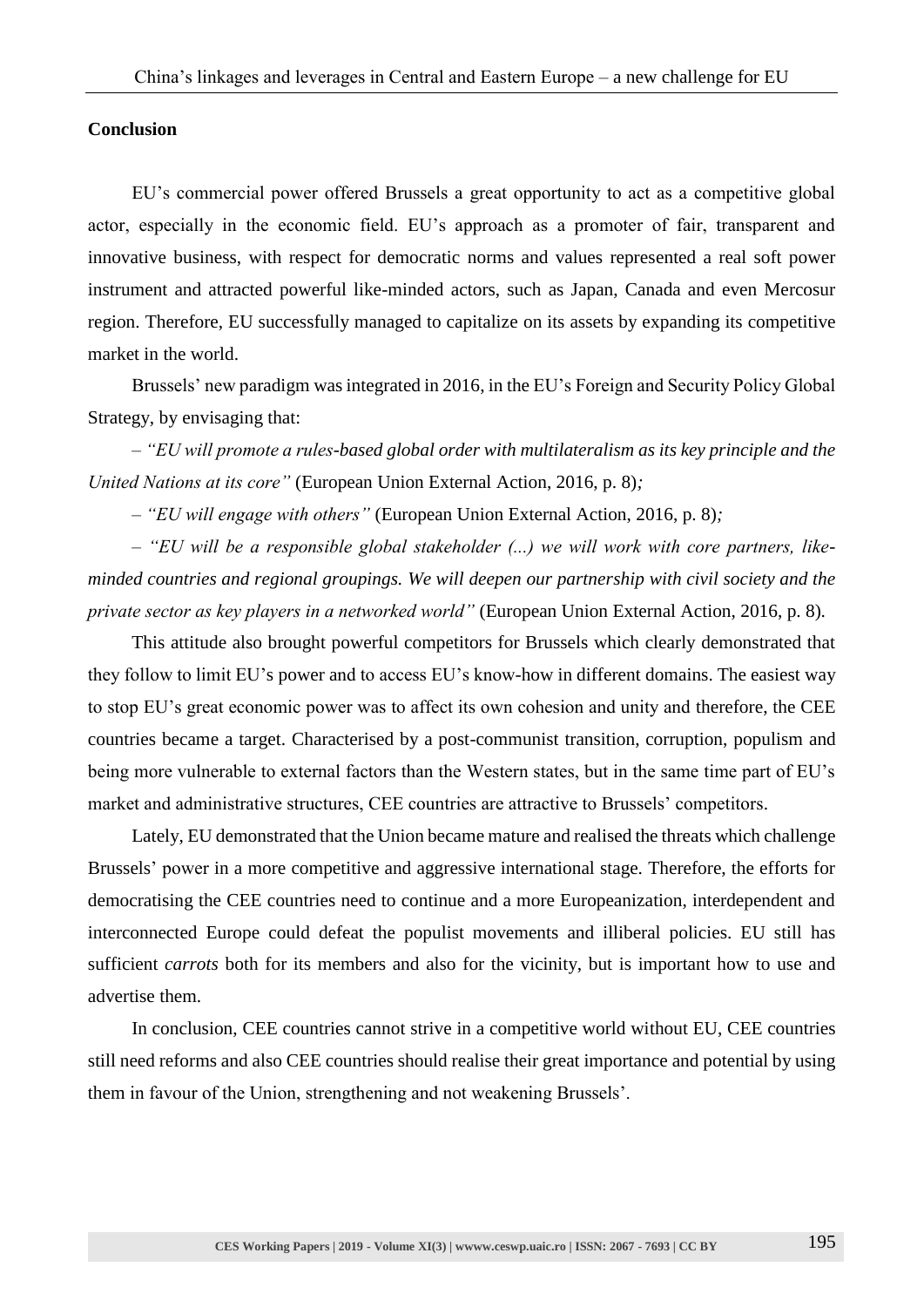### **References**

- Chamber of Commerce and Industry of Romania (2019), *Chamber of Commerce and Industry of Romania Position on the Economic Partnership Agreement between the EU and Japan*, Bucharest, (retrieved from https://ccir.ro/wp-content/uploads/2019/04/CCIRs-Position-Paperon-the-EU-JAPAN-EPA.pdf).
- Chan, J. (2019), *What's New About China's Latest EU Policy Paper* (retrieved from https://thediplomat.com/2019/02/whats-new-about-chinas-latest-eu-policy-paper).
- Council of the European Union (2019), *The Sibiu Declaration*, Sibiu, 9 May, (retrieved from https://www.consilium.europa.eu/en/press/press-releases/2019/05/09/the-sibiu-declaration).
- Cumpanasu, B. (2018), The Importance of Europeanization in Poland's Development, *Hyperion International Journal of Econophysics& New Economy* 11(2), pp. 187-194.
- European Commission (2017), *Commission Staff Working Document on Significant Distortions in the Economy of the People's Republic of China for the Purposes of Trade Defence Investigations*, Brussels, 20 December, (retrieved from http://trade.ec.europa.eu/ doclib/docs/2017/december/tradoc\_156474.pdf).
- European Commission (2018), *Joint Communication to the European Parliament, the Council, the European Economic and Social Committee, the Committee of the Regions and the European Investment Bank, Connecting Europe and Asia – Building blocks for an EU Strategy*, Brussels, 19 September, (retrieved from https://eeas.europa.eu/sites/eeas/files/joint\_communication\_- \_connecting\_europe\_and\_asia\_-\_building\_blocks\_for\_an\_eu\_strategy\_2018-09-19.pdf).
- European Commission (2019), *Joint Communication to the European Parliament, The European Council and the Council, EU-China – A strategic outlook*, Strasbourg, 12 March, (retrieved from https://ec.europa.eu/commission/sites/beta-political/files/communication-eu-china-astrategic-outlook).
- European Union External Action (2016), *A Global Strategy for the European Union's Foreign and Security Policy*, June 2016, (retrieved from https://eeas.europa.eu/sites/eeas /files/eugs\_review\_web\_0.pdf).
- G4media (2019), *Marii prieteni ai Chinei din guvernul Dăncilă,* (retrieved from [https://www.g4media.ro/marii-prieteni-ai-chinei-in-guvernul-dancila.html\)](https://www.g4media.ro/marii-prieteni-ai-chinei-in-guvernul-dancila.html).
- Hanemann, T. and Huotari, M. (2018), EU-China FDI: Working Towards Reciprocity in Investment Relations, *Mercator Institute for China Studies*, 3.
- Hughes J. and Sasse G. (2016), Power ideas and conflict: ideology, linkage and leverage in Crimea and Chechnya, *East European Politics*, 32 (3), pp. 314-334.